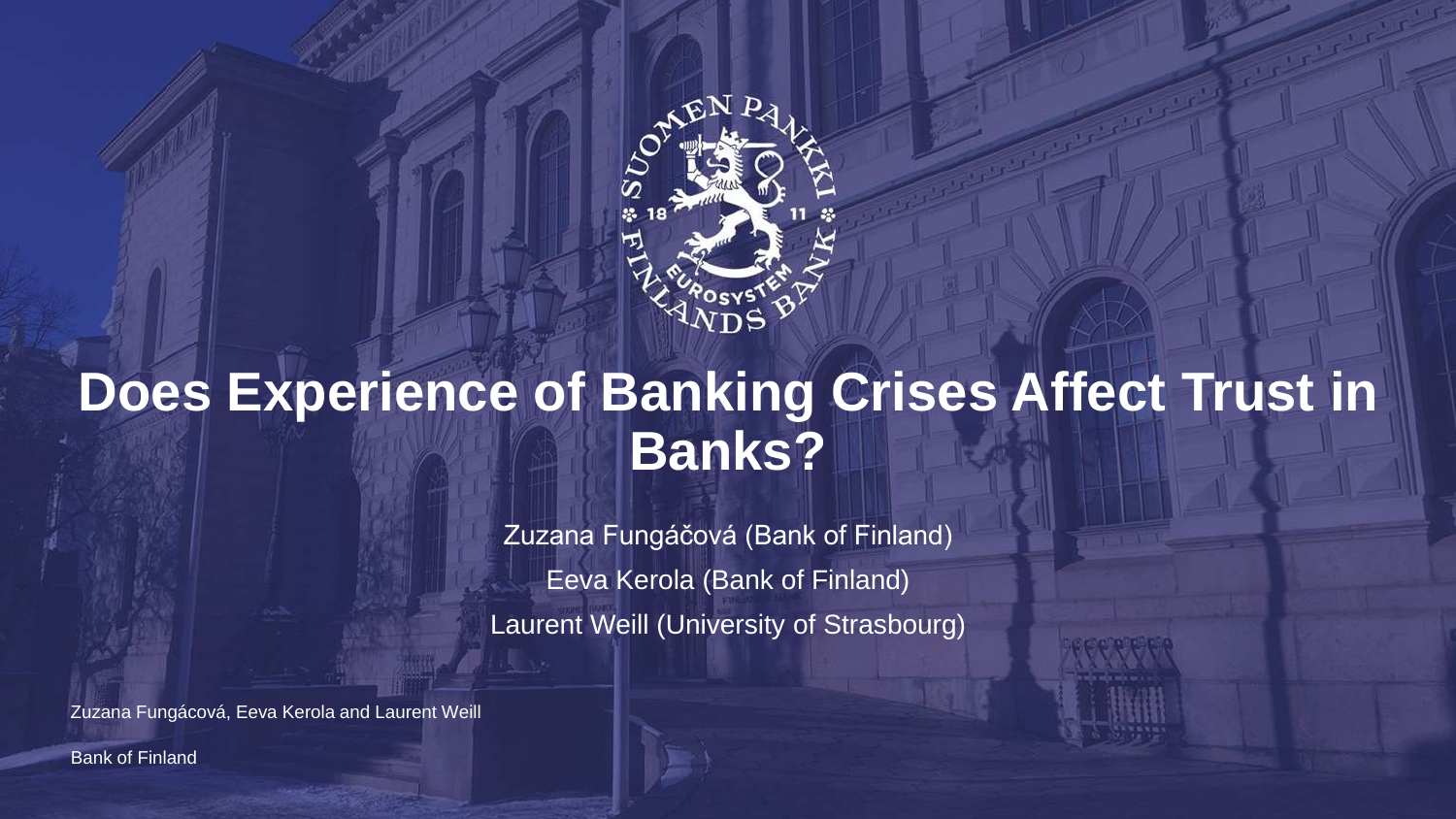#### **INTRODUCTION**

Trust in banks is crucial for the effectiveness of the financial system

- Greater confidence of individuals in financial institutions enhances their usage of financial system services
- Facilitates the pooling of savings and the expansion of credit by banks  $\rightarrow$  contributes to financial development
- **Fosters financial stability by reducing the risk of bank runs**

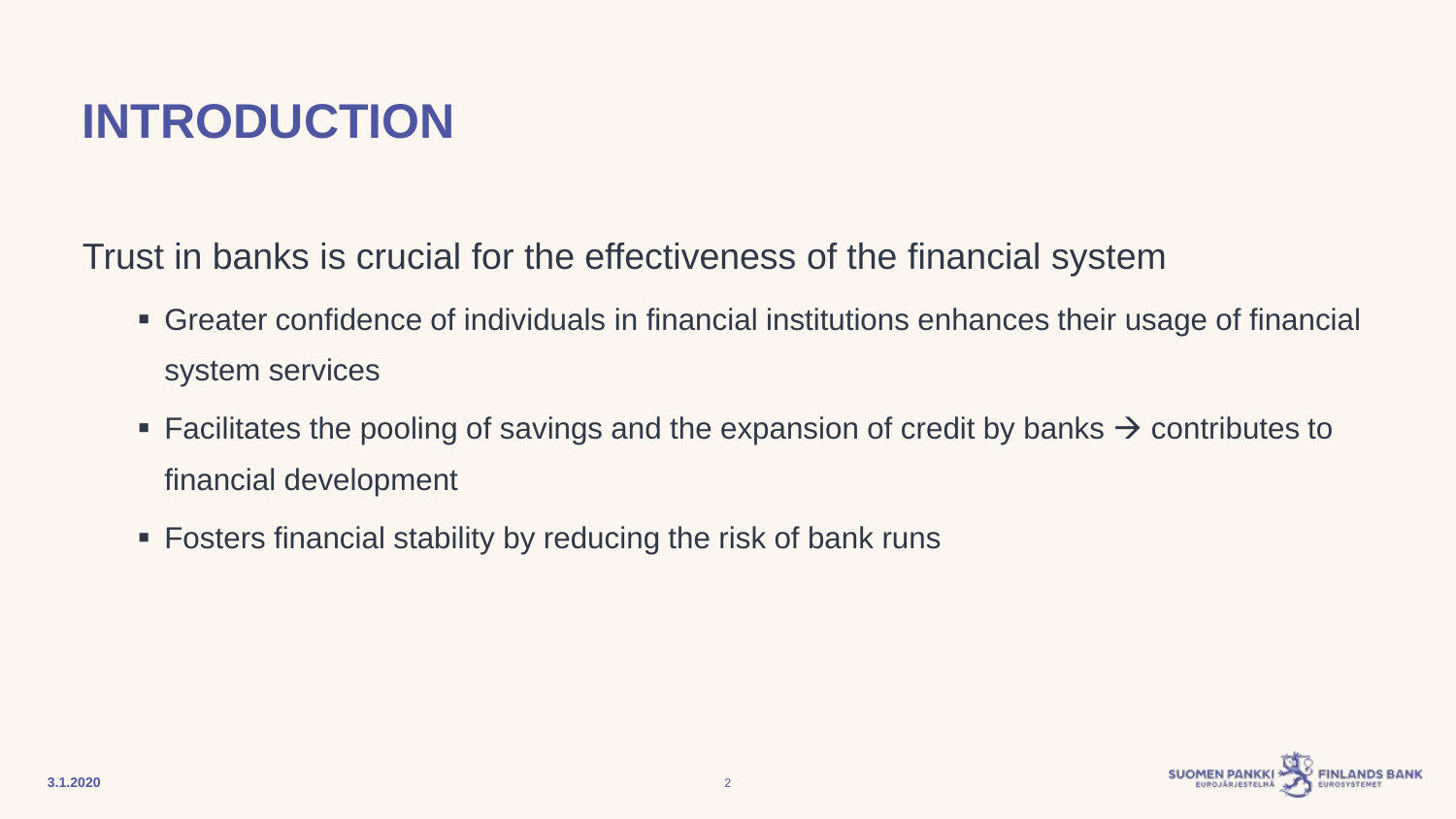# **WHAT DO WE KNOW ABOUT TRUST IN BANKS**

- Research on trust in banks remains limited
- Single-country studies on the level and the determinants of trust
	- Carbo, Maqui-Lopez and Rodriguez-Fernandez (2013) for Spain customer perception of bank characteristics influences their level of trust in banks
	- Jansen, Mosch and van der Cruisjen (2015) for the Netherlands trust in banks is strongly hampered by events such as the revelation of large bonuses for bankers, negative media reports, falling stock prices and opaque product information
	- Studies showing that trust in banks sharply falls during the Global Financial Crisis
		- Sapienza and Zingales (2012) for the US banks perceived more trustworthy than the stock market, the government, large corporations, or bankers, but less trustworthy than people in general
		- Knell and Stix (2015) for Austria trust deteriorates during the crisis

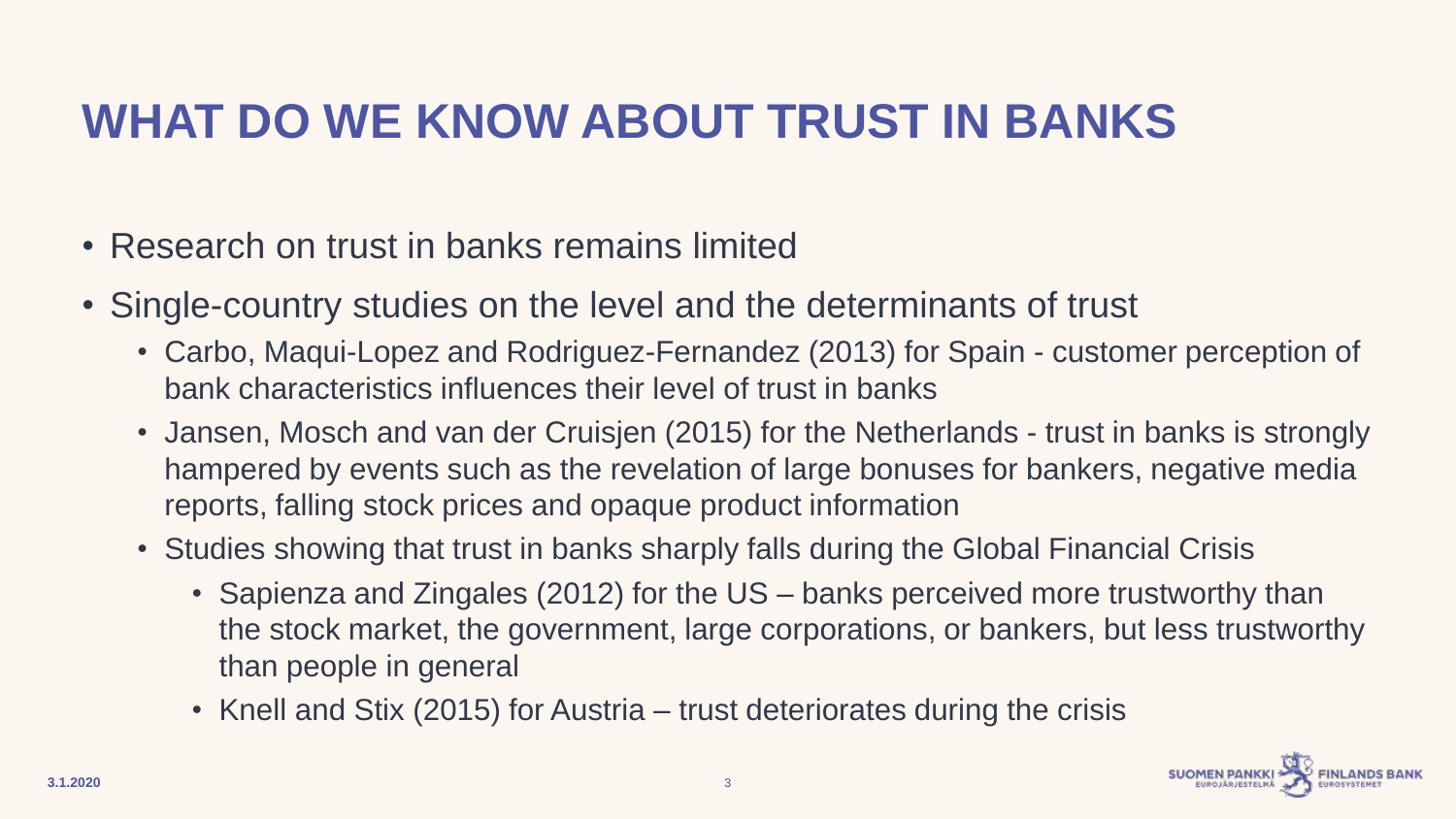#### **WHAT DO WE KNOW ABOUT TRUST IN BANKS**

- Cross-country analysis
	- Fungáčová, Hasan and Weill (2019)
		- large differences in trust in banks across countries
		- lower confidence in banks in countries affected by the Global Financial Crisis
		- identification of several sociodemographic indicators including a negative relationship between individual's age and trust in banks

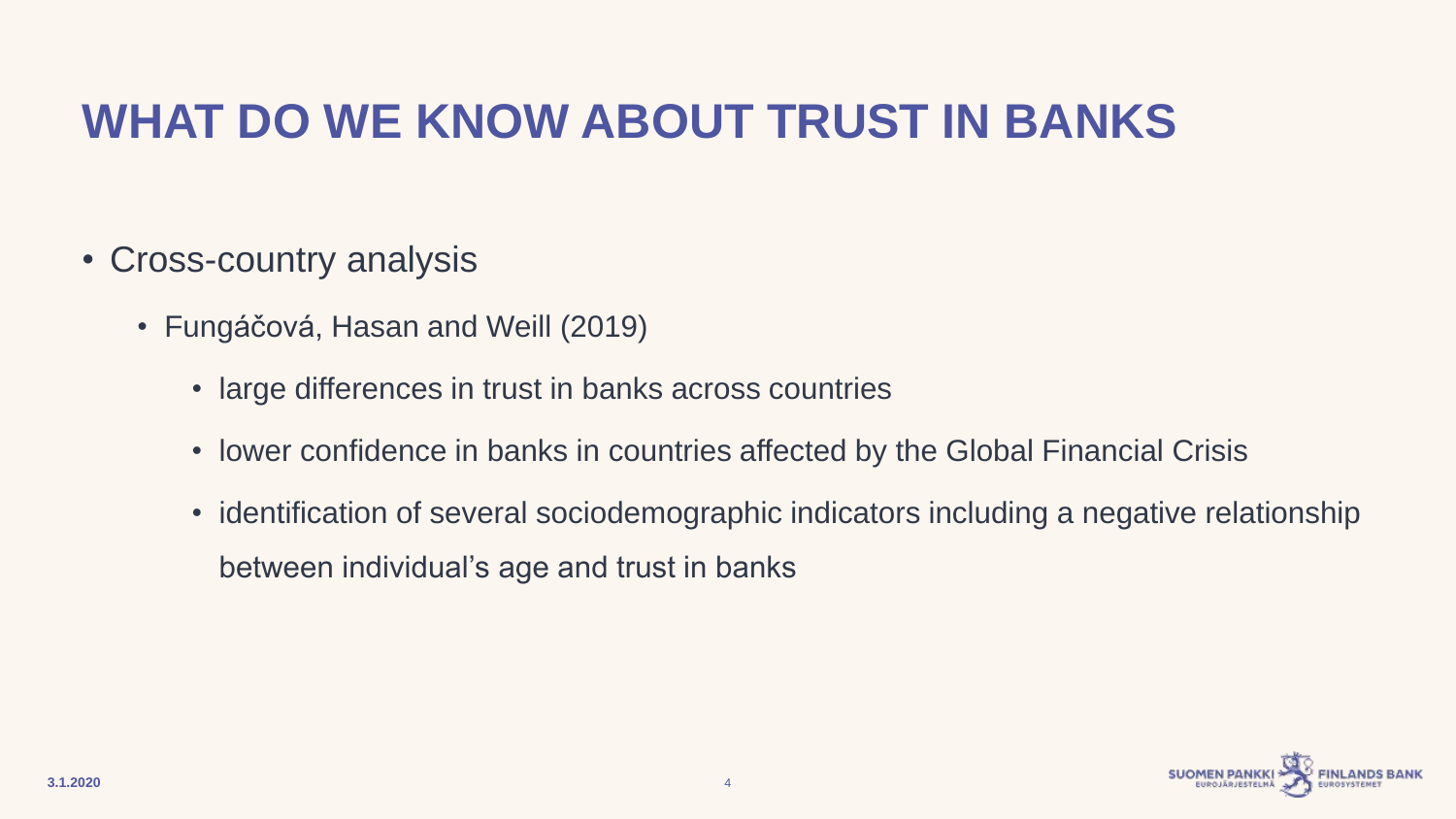# **WHAT DO WE KNOW ABOUT TRUST IN BANKS**

- Previous studies uncover a negative short-term effect of the most recent crisis on trust in banks
	- Trust is usually persistent and not easy to change  $\rightarrow$  there might even be long term cost of banking crises due to detrimental impact on trust in banks
	- The additional cost of banking crisis besides loss of output and fiscal costs
- Channel through which banking crises affect trust in banks based on psychology
	- Influence of negative experiences negative experiences with others hamper interpersonal trust (Coleman, 1990; Glanville and Paxton, 2007)
	- The breach of trust alter expectations (Lewicki and Bunker, 1995; Kramer, 1999)  $\rightarrow$  banking crisis can alter expectations about how a breaching bank will behave in the future

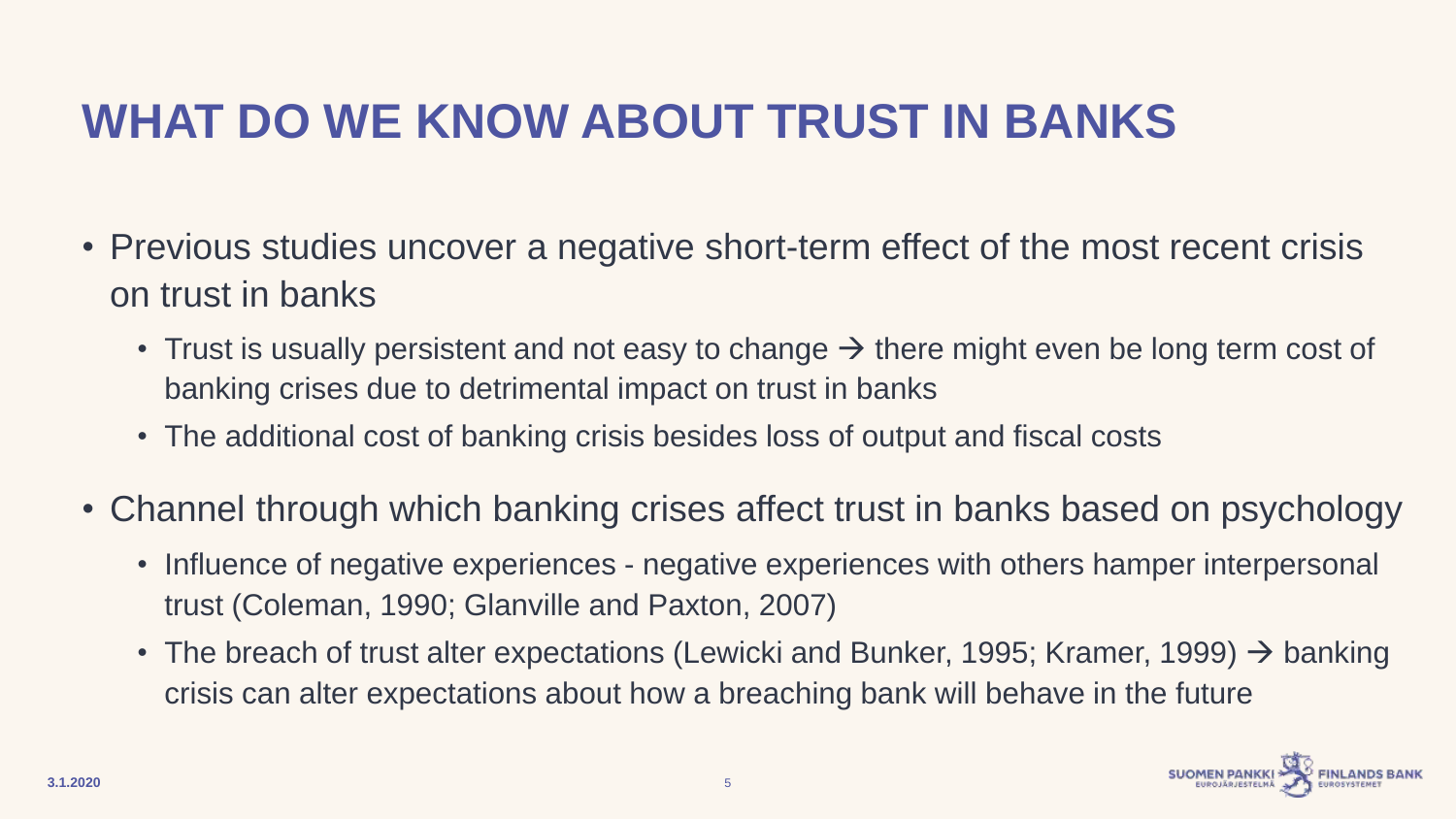# **CONTRIBUTION TO THE LITERATURE**

- On trust in banks
	- exposure to banking crises influences the individuals' banking behaviour (Osili and Paulson, 2014)
- On the costs of banking crises
	- loss of output (Kroszner, Laeven and Klingebiel, 2007; Dell'Aricia, Detragiache and Rajan, 2008; Devereux and Dwyer, 2016)
	- the fiscal costs associated with the resolution of the banking crisis (Amaglobeli et al., 2016; Laeven and Valencia, 2018; Lane, 2011)

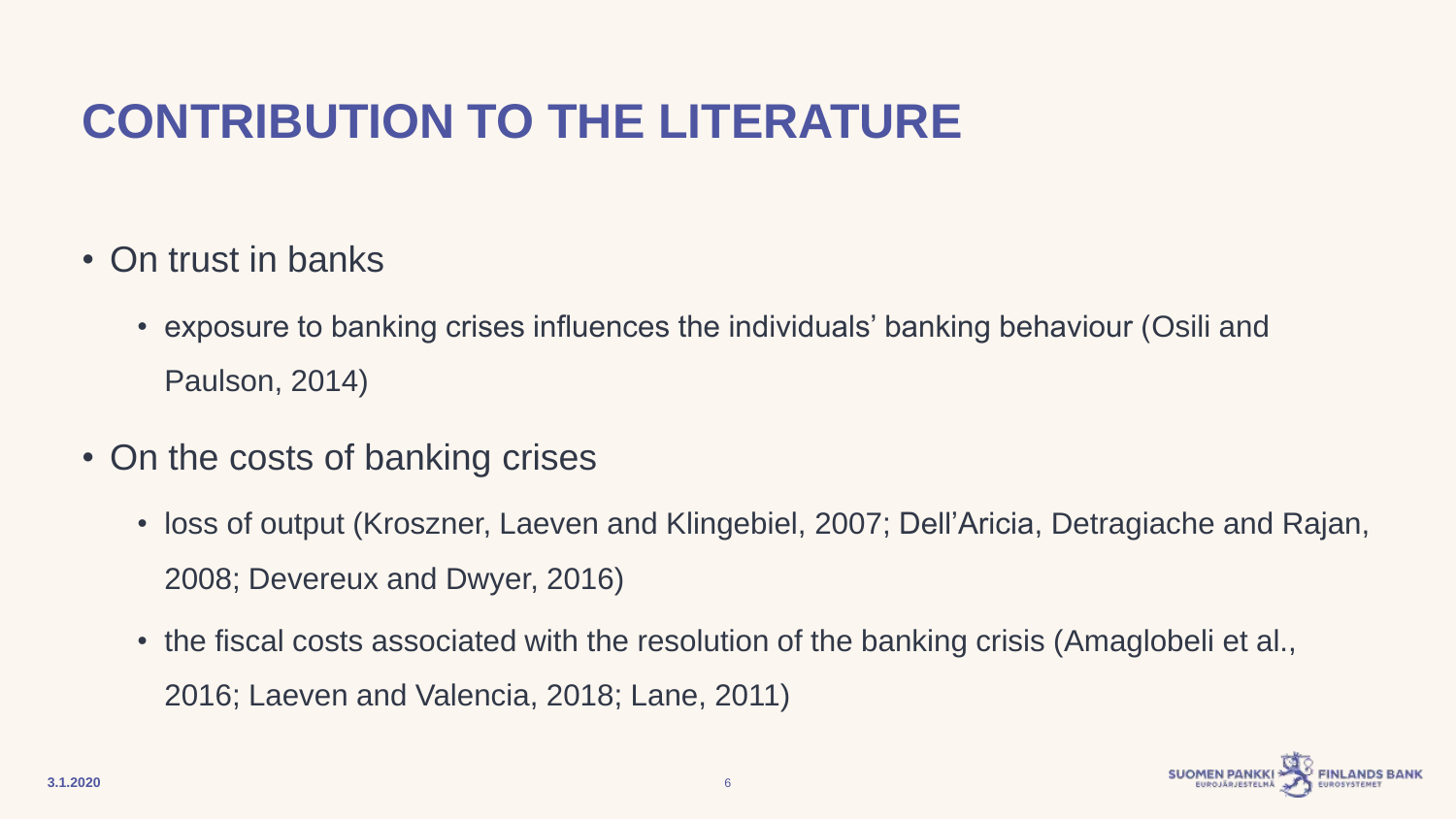# **CONTRIBUTION TO THE LITERATURE**

- On the effects of crises on the economic beliefs and behavior
	- Mudd, Pashev and Valev (2010) loss experiences in a banking crisis influence the behavior of individuals
	- Malmendier and Nagel (2011) experiences of macroeconomic shocks during the life-time influence financial risk taking of individuals (they report lower willingness to take financial risk, are less likely to participate in the stock market, invest less in stocks)
	- Giuliano and Spilimbergo (2014) individuals who have grown up during recessions are more supportive of income redistribution
	- Malmendier and Nagel (2016) individuals who have lived during period of high inflation also expect higher future inflation

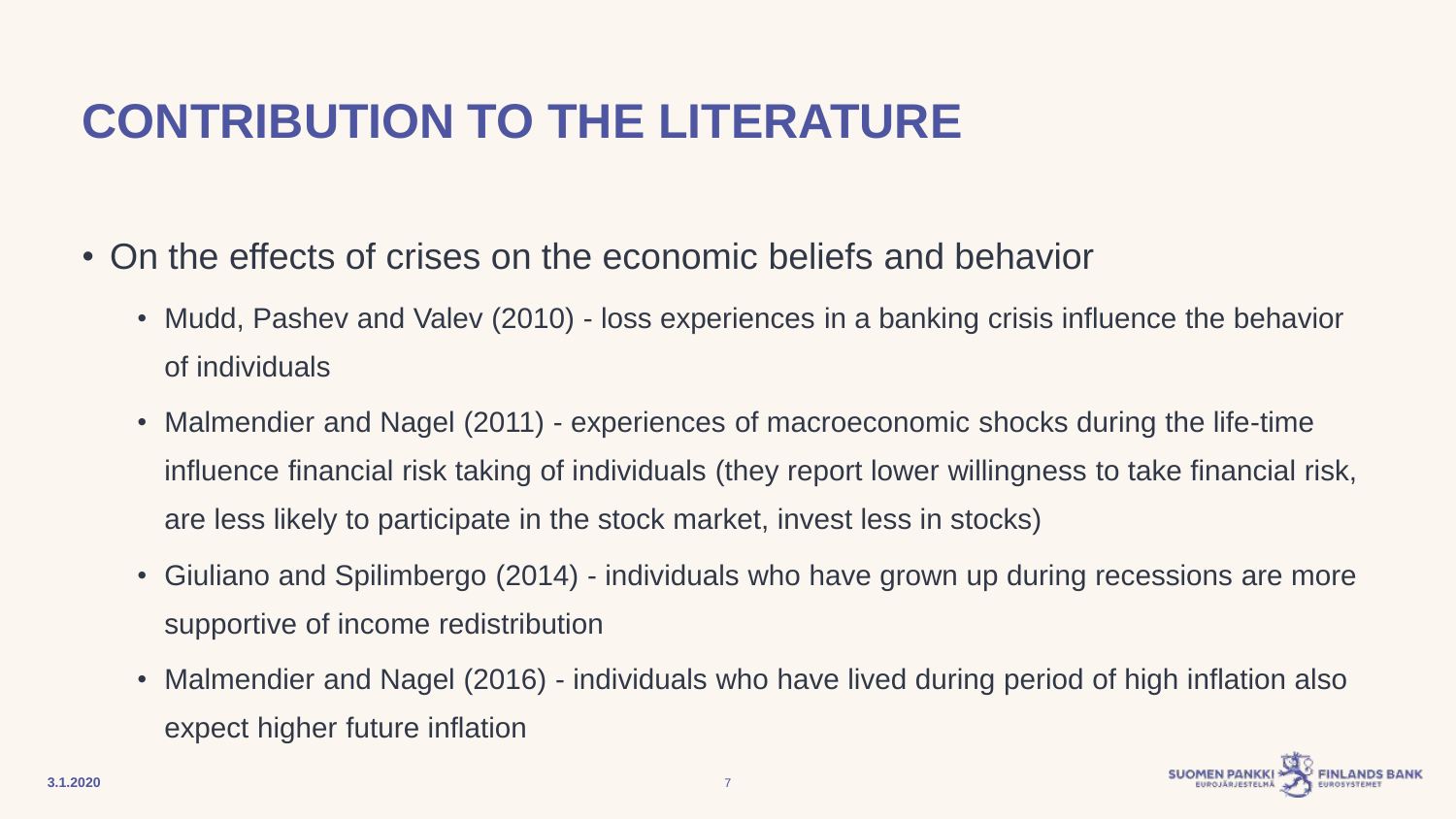

- Merging two datasets (using the age of respondent)
- Last wave of the World Values Survey conducted in 2010-2014
	- information on trust in banks and individual characteristics for over 66,000 individuals in 52 countries
	- the question asked:

*Could you tell me how much confidence you have in banks: Is it a great deal of confidence (1), quite a lot of confidence (2), not very much confidence (3) or none at all (4)?* 

- Dataset on banking crises by Laeven and Valencia (2018)
	- Information on 151 systemic banking crises episodes globally during 1970-2017
	- Starting and ending dates of the crises, their resolutions and outcomes
	- Additional information on currency crises and sovereign debt crises

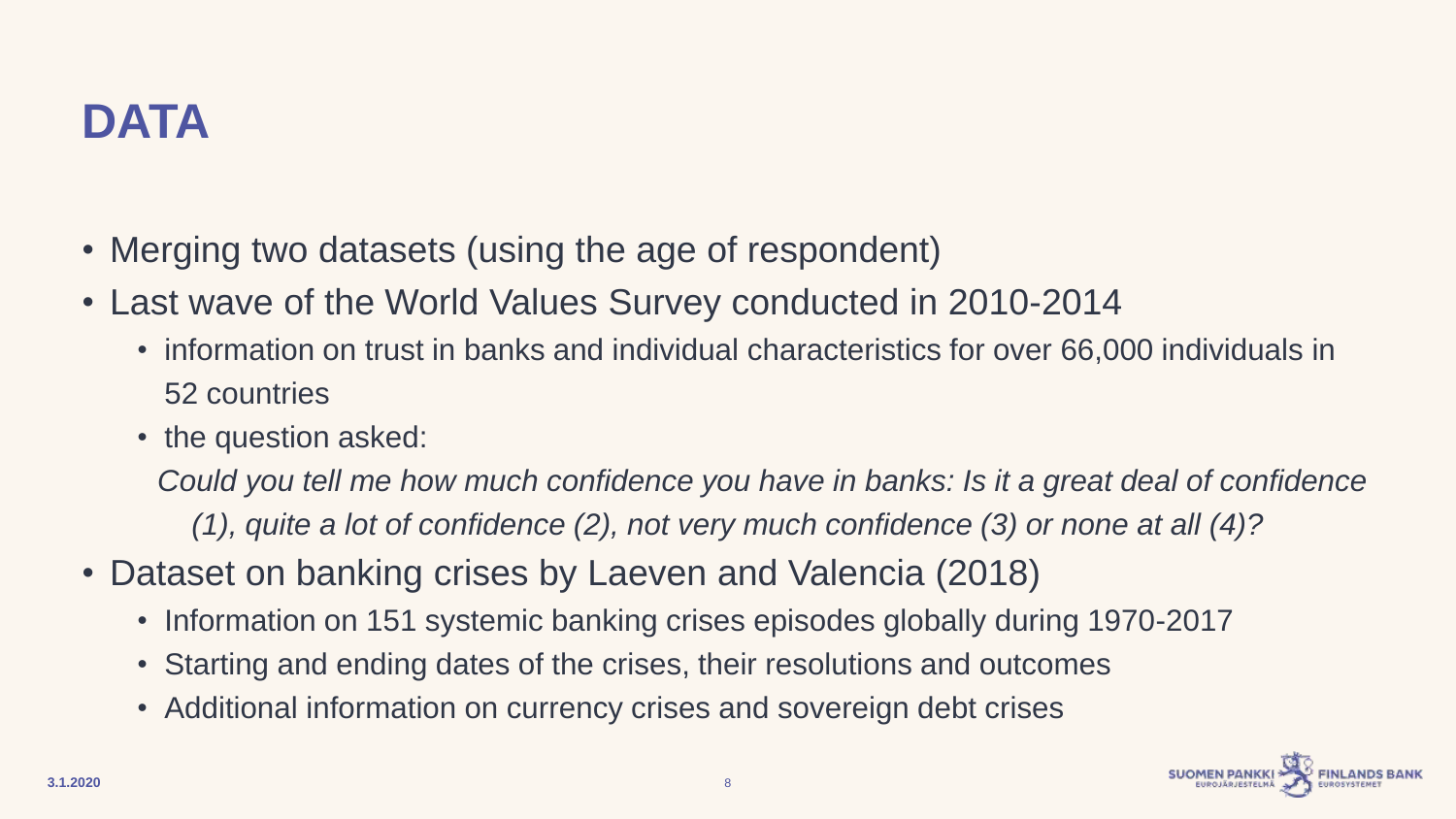#### **MEAN TRUST IN BANKS**



**FINLANDS BANK**<br>EUROSYSTEMET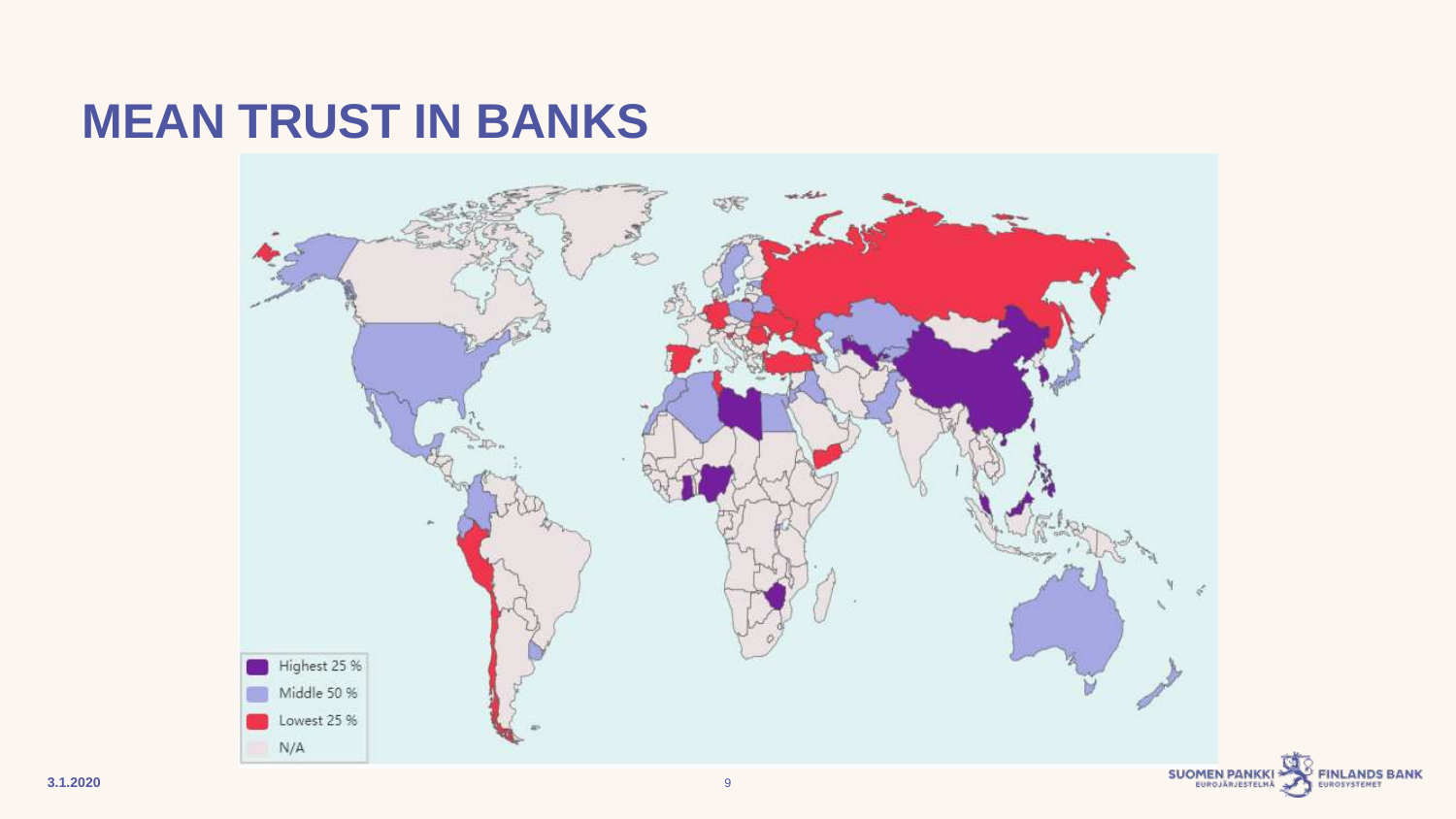# **DATA**

- Create different crises variables
	- dummy for systemic banking crises
	- exposure to crises number of years the systemic banking crises went on during the respondent's lifetime divided by the number of crises the respondent has lived through
	- different age brackets indicating the age at the time of crises
- 73 % of respondents have experienced a systemic banking crisis during their lifetime and out of them 33% have experienced two crises
- 45% of those who experienced a systemic banking crisis lived through a twin crisis

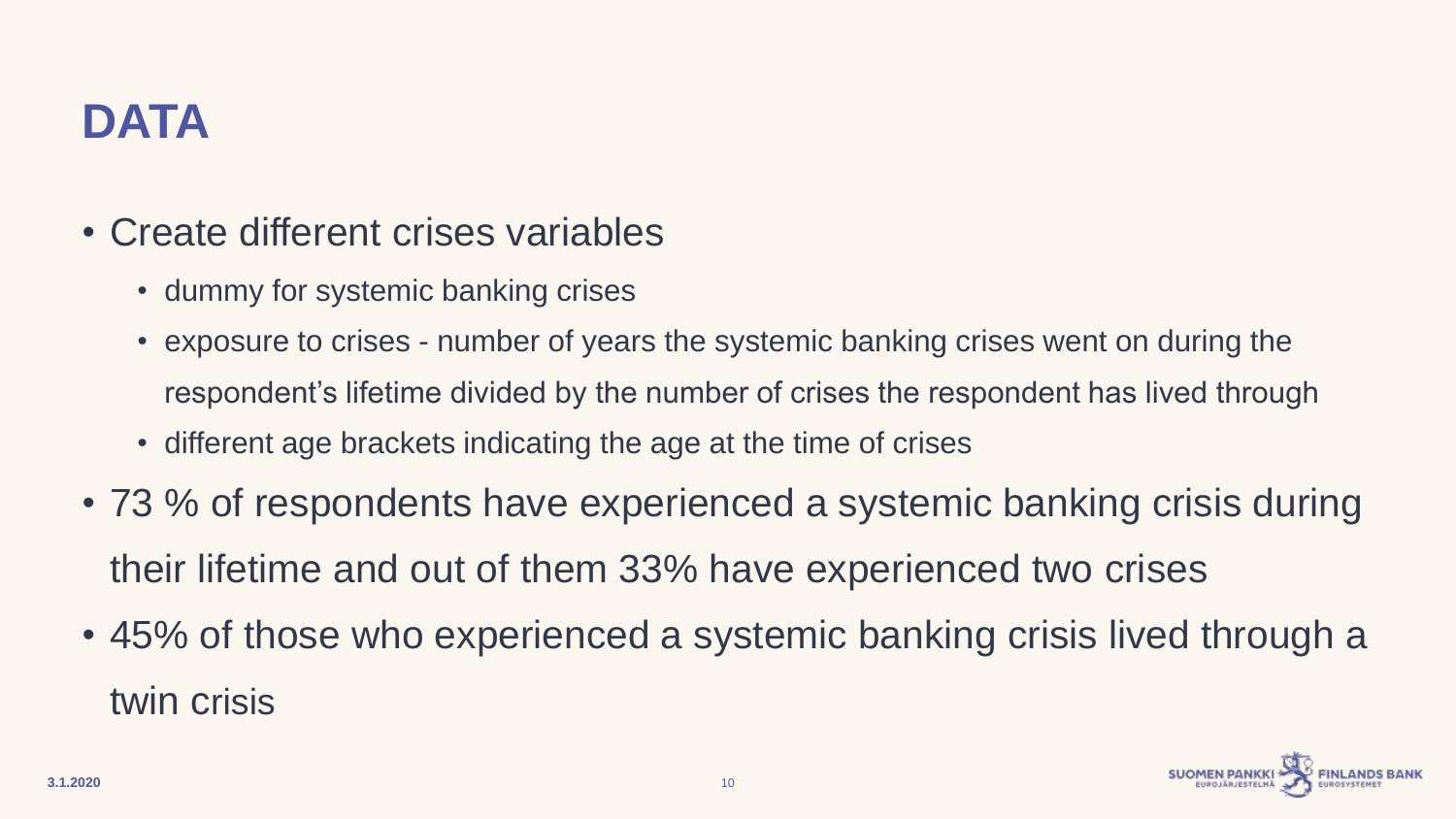#### **METHODOLOGY AND ESTIMATIONS**

- Dependent variable, *Trust in banks*, is a discrete variable with values between
	- 1 and 4  $\rightarrow$  ordered logit model estimations
		- different specifications with different explanatory variables on crises
- Control variables
	- individual characteristics (gender, income, education and marital status)
	- general trust
	- country specific dummy variables
- Main estimations: impact of past banking crisis on trust in banks
	- Additional estimations take into account crises characteristics

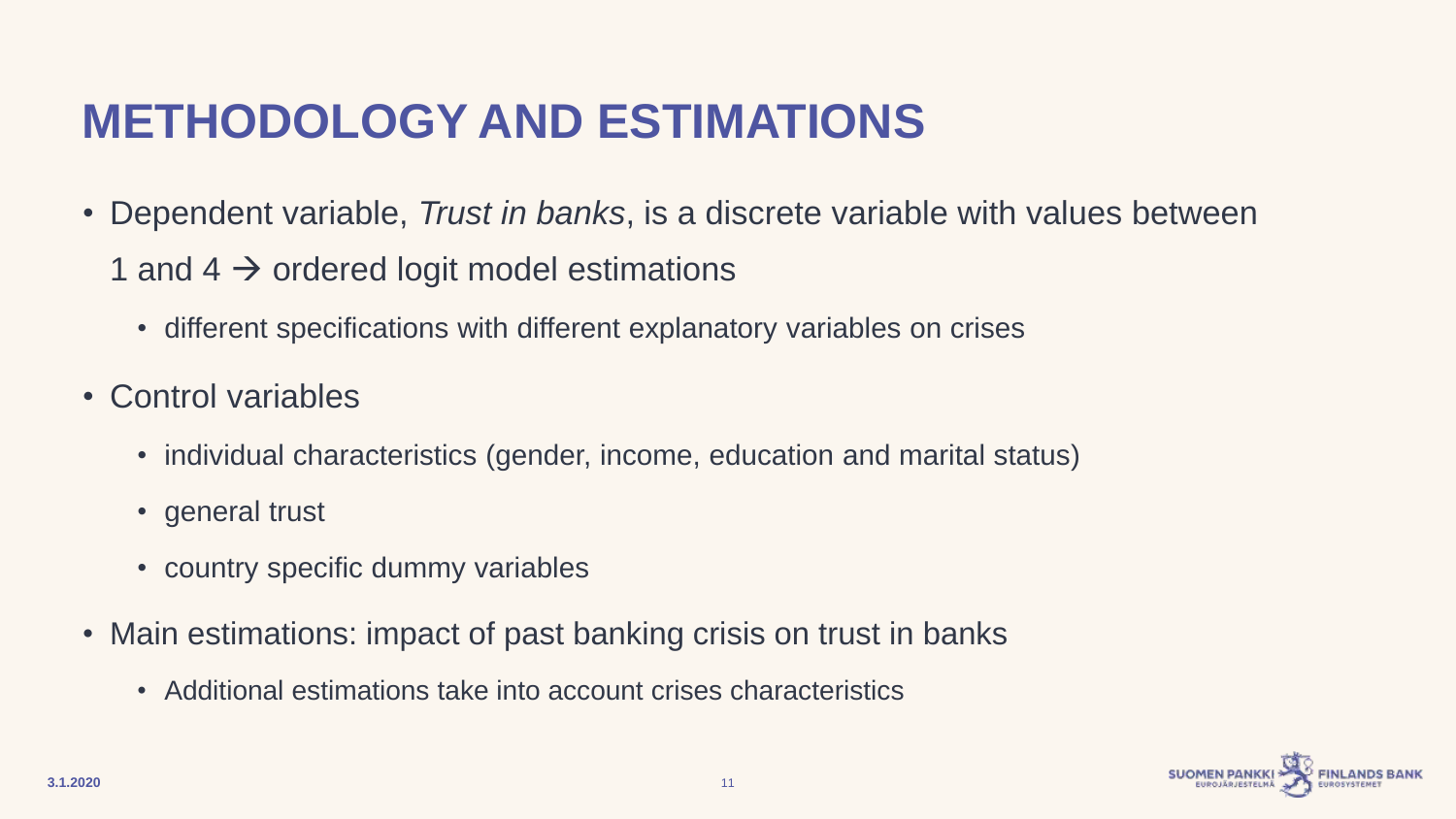# **MAIN ESTIMATIONS**

| Dependent variable: trust in banks |                     |                       |             |  |  |
|------------------------------------|---------------------|-----------------------|-------------|--|--|
|                                    | Dummy for<br>crisis | Exposure to<br>crises |             |  |  |
| Systemic banking crisis            | $-0.235***$         |                       | $-0.232***$ |  |  |
|                                    | (0.038)             |                       | (0.039)     |  |  |
| <b>Exposure to crises</b>          |                     | $-0.055***$           |             |  |  |
|                                    |                     | (0.012)               |             |  |  |
| Two crises                         |                     |                       | $-0.056$    |  |  |
|                                    |                     |                       | (0.076)     |  |  |
| <b>General trust</b>               | $0.158***$          | $0.157***$            | $0.158***$  |  |  |
|                                    | (0.032)             | (0.032)               | (0.032)     |  |  |
| Female                             | $0.113***$          | $0.113***$            | $0.113***$  |  |  |
|                                    | (0.030)             | (0.030)               | (0.030)     |  |  |
| Education                          | $-0,054$            | $-0.055*$             | $-0.055*$   |  |  |
|                                    | (0.033)             | (0.033)               | (0.033)     |  |  |
| Income                             | $0.077***$          | $0.077***$            | $0.076***$  |  |  |
|                                    | (0.012)             | (0.012)               | (0.012)     |  |  |
| <b>Married</b>                     | $-0.006$            | $-0.009$              | $-0.003$    |  |  |
|                                    | (0.027)             | (0.026)               | (0.027)     |  |  |
| Country dummy variables            | <b>YES</b>          | <b>YES</b>            | <b>YES</b>  |  |  |
| Number of observations             | 66293               | 66293                 | 66293       |  |  |
| <b>Pseudo R-squared</b>            | 0,055               | 0,055                 | 0,055       |  |  |

- Experiencing a banking crisis has negative impact on trust in banks
	- in line with Osili and Paulson (2014) migrants who have experienced a banking crisis are more likely not to have a checking account in the US
- Higher exposure to crises in the lifetime related to lower trust
- $\rightarrow$  past experience of banking crises deteriorates the degree of trust in banks, length seems to matter more than frequency

**SUOMEN PANKKI UROJÃRJESTELM**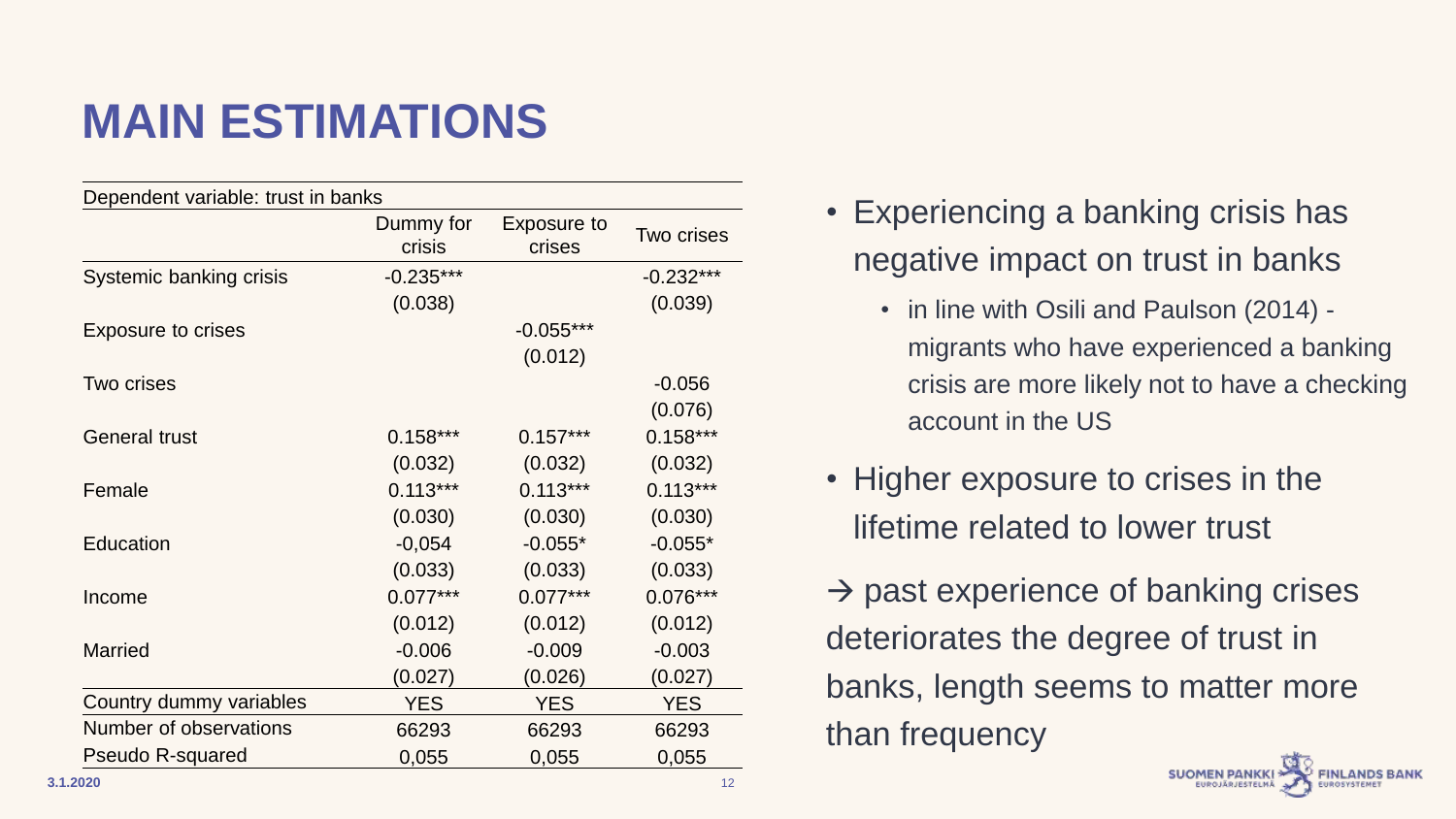# **MAIN ESTIMATIONS: AGE AT THE TIME OF CRISIS**

| Dependent variable: trust in banks   |                     |                    |
|--------------------------------------|---------------------|--------------------|
|                                      | Narrow age brackets | Broad age brackets |
| Respondent 0-10 years during crisis  | $-0.024$            |                    |
|                                      | (0.043)             |                    |
| Respondent 11-20 years during crisis | $-0.036$            |                    |
|                                      | (0.051)             |                    |
| Respondent 21-30 years during crisis | $-0.071$            |                    |
|                                      | (0.049)             |                    |
| Respondent 31-40 years during crisis | $-0.080$            |                    |
|                                      | (0.050)             |                    |
| Respondent 41-50 years during crisis | $-0.117**$          |                    |
|                                      | (0.047)             |                    |
| Respondent 51-60 years during crisis | $-0.147***$         |                    |
|                                      | (0.045)             |                    |
| Respondent 60+ years during crisis   | $-0,090$            | $-0.060$           |
|                                      | (0.126)             | (0.109)            |
| Respondent 0-20 years during crisis  |                     | $-0.0171$          |
|                                      |                     | (0.047)            |
| Respondent 21-40 years during crisis |                     | $-0.0594$          |
|                                      |                     | (0.042)            |
| Respondent 41-60 years during crisis |                     | $-0.112**$         |
|                                      |                     | (0.034)            |
| <b>Control variables</b>             | <b>YES</b>          | <b>YES</b>         |
| Country dummy variables              | <b>YES</b>          | <b>YES</b>         |
| Number of observations               | 66293               | 66293              |
| Pseudo R-squared                     | 0,055               | 0,055              |

- Banking crisis affects trust in banks negatively only if the crisis takes place when the individual is
	- between 41 a*nd* 50 or between 51 and 60 (narrow age brackets)
	- in the age group 41-60 (broad age brackets)
- More mature individuals suffer more from losses during banking crises and their trust in banks is consequently more influenced

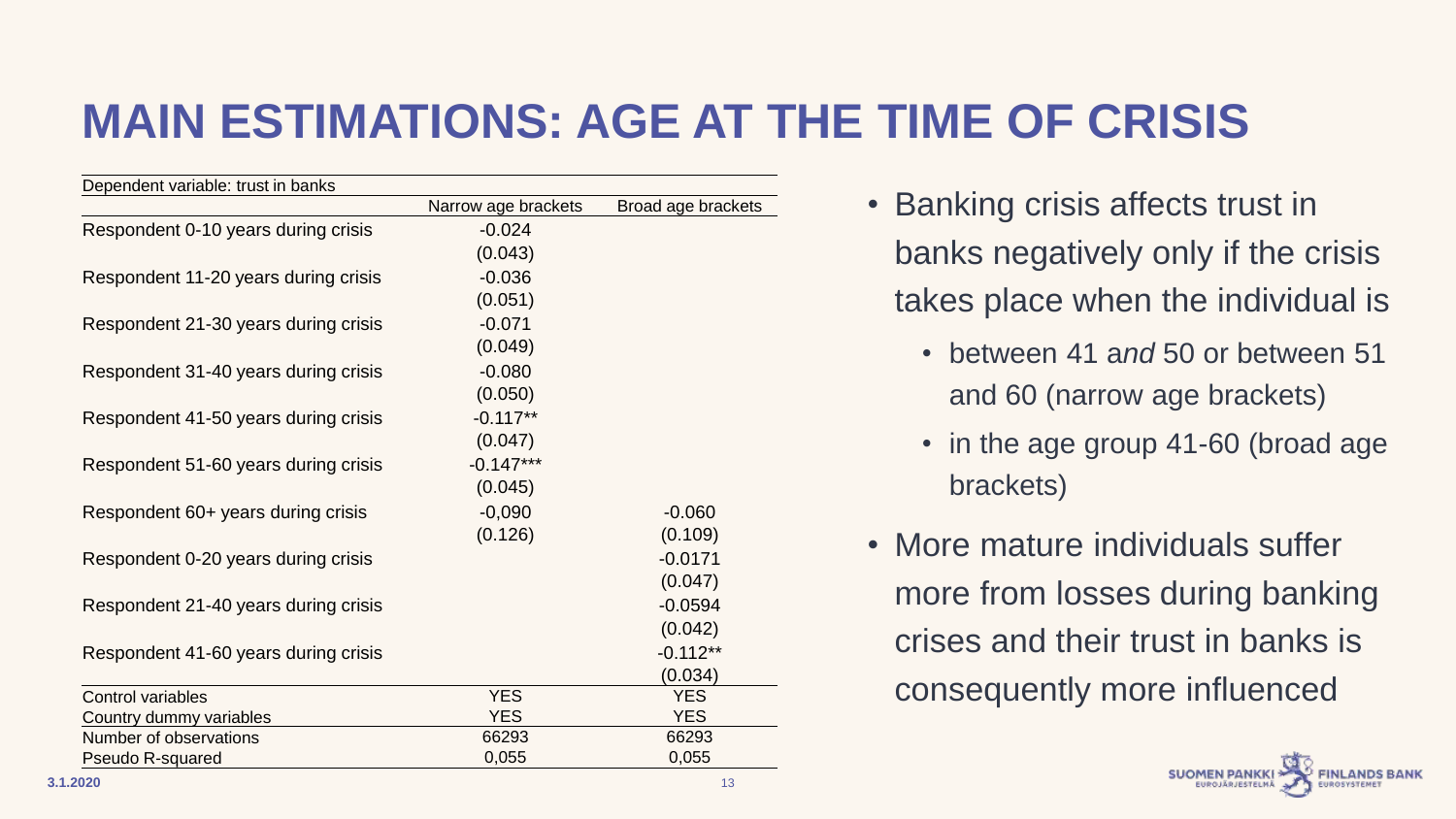# **MARGINAL EFFECTS**

| <b>Model specification</b>              | <b>Systemic banking</b><br>crisis |        |  |  |
|-----------------------------------------|-----------------------------------|--------|--|--|
| Trust in banks outcome (positive trust) | 3                                 | 4      |  |  |
| Crisis dummy variable                   | $-2.3$                            | $-2.9$ |  |  |
| <b>General trust</b>                    | 1.5                               | 2      |  |  |
| Female                                  | 1.1                               | 1.4    |  |  |
| <b>Education</b>                        | $-0.5$                            | $-0.7$ |  |  |
| Income                                  | 0.7                               | 0.9    |  |  |
| <b>Married</b>                          | $-0.1$                            | $-0.1$ |  |  |

- Having experienced a banking crisis decreases the probability of positive confidence in banks (both category 3 and 4 answers) by 5.2 percentage points
- Higher marginal effect than for other significant variables (female, income)
- $\rightarrow$  marginal effects confirm the significant role of previous banking crisis experience in influencing individuals' trust in banks

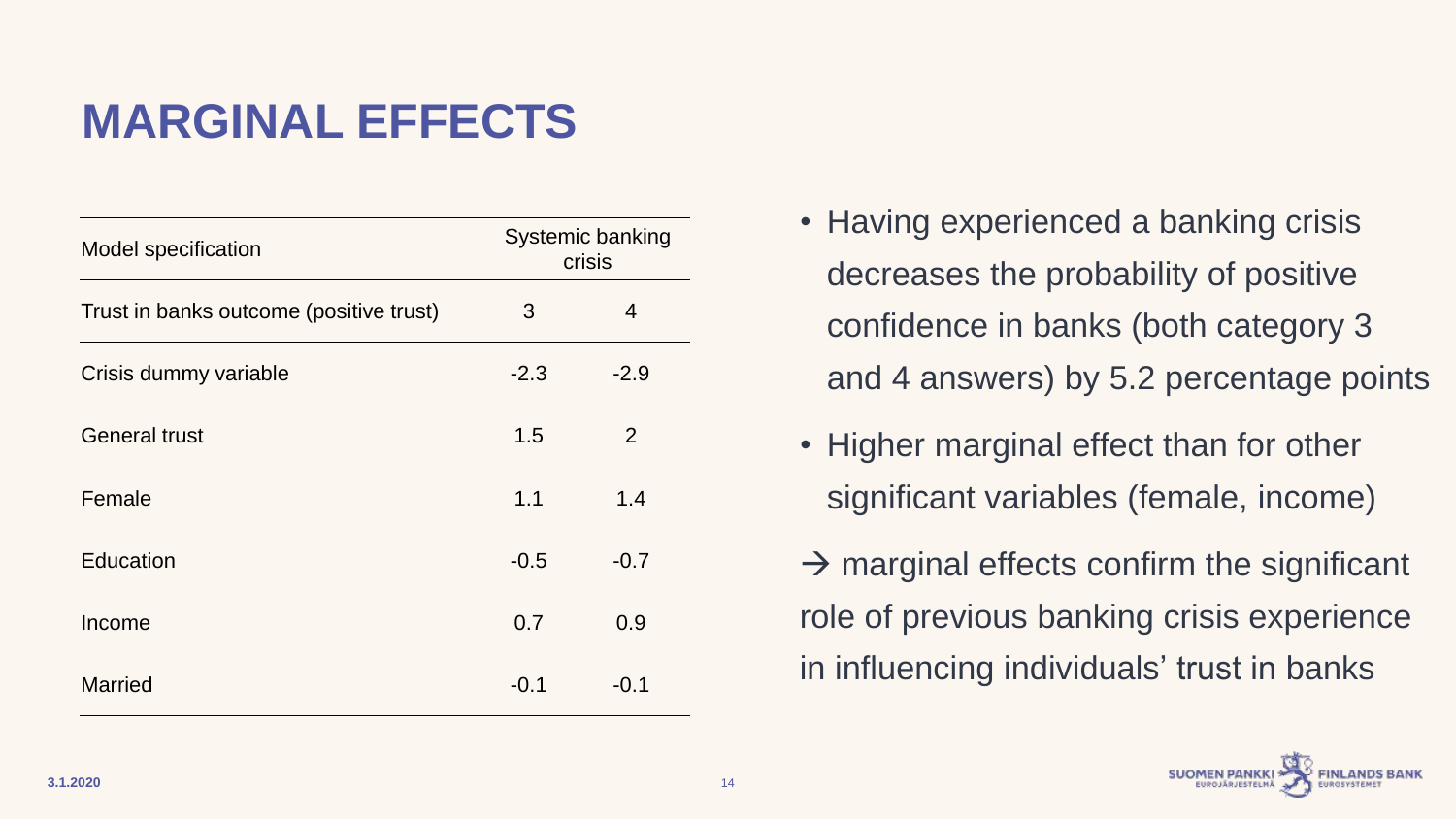# **SEVERITY OF THE CRISES**

- Banking crises differ in their severity and can have different consequences
- We question whether more severe banking crises hamper trust in banks more
- We define banking crisis to be severe in two alternative ways:
	- Stronger impact on the real sector: banking crisis is defined as severe if the output loss is higher than the median
	- Stronger impact on the banking sector: banking crisis is defined as severe if the peak liquidity support needed during the crisis (in % of deposits) is higher than the median

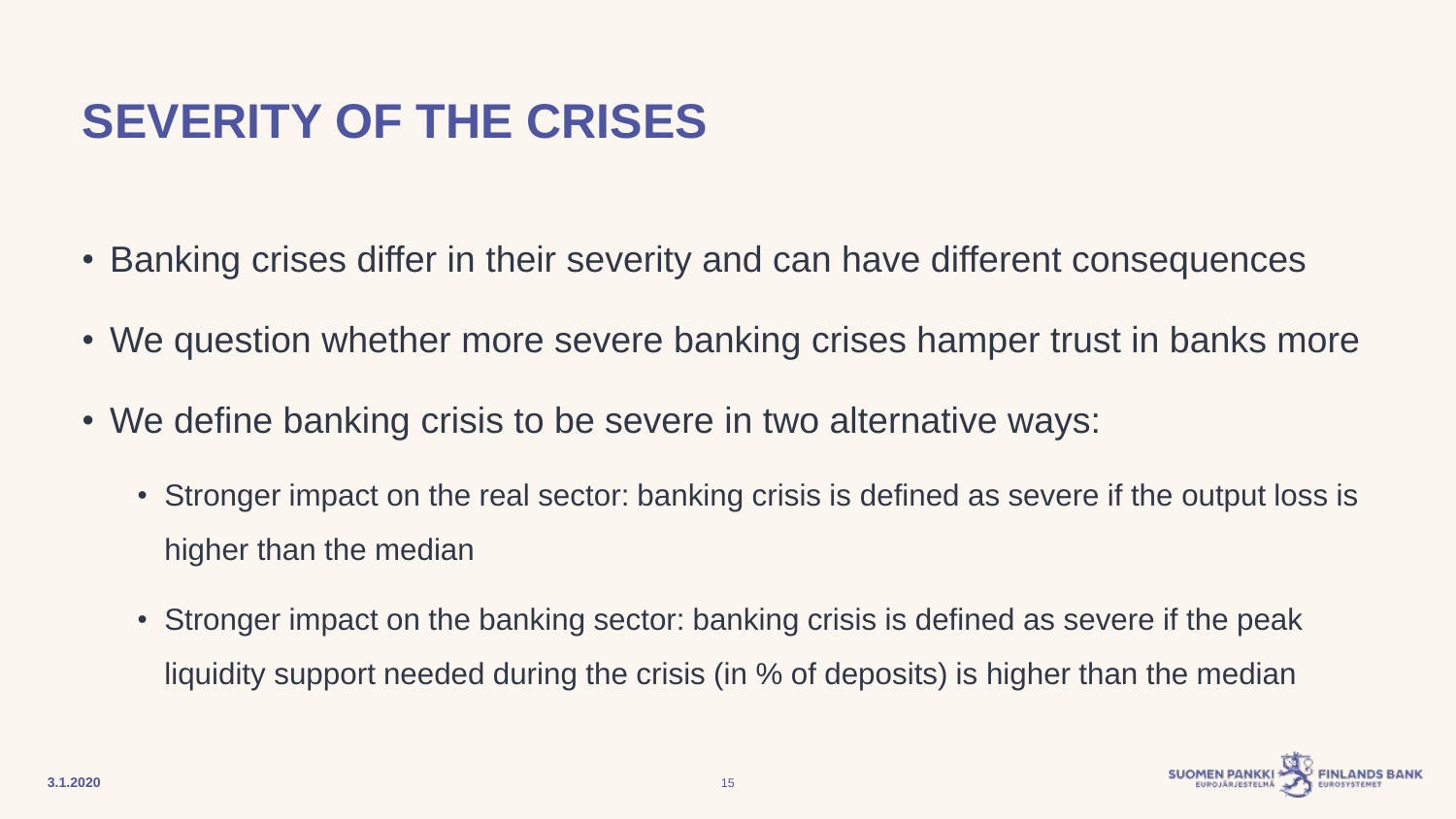#### **SEVERITY OF THE CRISES**

|                                      | Severe crisis<br>(output loss) |            | Less severe crisis<br>(output loss) |             | Severe crisis (liquidity<br>support) |             | Less severe crisis<br>(liquidity support) |             |
|--------------------------------------|--------------------------------|------------|-------------------------------------|-------------|--------------------------------------|-------------|-------------------------------------------|-------------|
|                                      | Dummy                          | Broad age  | Dummy                               | Broad age   | Dummy                                | Broad age   | Dummy                                     | Broad age   |
|                                      | for crisis                     | brackets   | for crisis                          | brackets    | for crisis                           | brackets    | for crisis                                | brackets    |
| Systemic banking crisis              | $-0.211***$                    |            | $-0.246***$                         |             | $-0.238***$                          |             | $-0.222***$                               |             |
|                                      | (0.037)                        |            | (0.073)                             |             | (0.055)                              |             | (0.049)                                   |             |
| Respondent 0-20 years during crisis  |                                | $-0.080$   |                                     | $-0.086$    |                                      | $-0.054$    |                                           | 0.023       |
|                                      |                                | (0.053)    |                                     | (0.069)     |                                      | (0.063)     |                                           | (0.073)     |
| Respondent 21-40 years during crisis |                                | $-0.090*$  |                                     | $-0.057$    |                                      | $-0.063$    |                                           | $-0.064$    |
|                                      |                                | (0.052)    |                                     | (0.074)     |                                      | (0.065)     |                                           | (0.065)     |
| Respondent 41-60 years during crisis |                                | $-0.103*$  |                                     | $-0.114***$ |                                      | $-0.087*$   |                                           | $-0.131***$ |
|                                      |                                | (0.054)    |                                     | (0.053)     |                                      | (0.048)     |                                           | (0.047)     |
| Respondent 60+ years during crisis   |                                | 0.032      |                                     | 0.044       |                                      | $-0.353***$ |                                           | 0.036       |
|                                      |                                | (0.169)    |                                     | (0.153)     |                                      | (0.116)     |                                           | (0.127)     |
| General trust                        | $0.151***$                     | $0.153***$ | $0.236***$                          | $0.233***$  | $0.159***$                           | $0.158***$  | $0.204***$                                | $0.206***$  |
|                                      | (0.043)                        | (0.043)    | (0.08)                              | (0.080)     | (0.056)                              | (0.056)     | (0.047)                                   | (0.047)     |
| Female                               | $0.114***$                     | $0.112**$  | $0.208***$                          | $0.209***$  | $0.129***$                           | $0.128***$  | $0.191***$                                | $0.189***$  |
|                                      | (0.051)                        | (0.052)    | (0.07)                              | (0.070)     | (0.033)                              | (0.034)     | (0.056)                                   | (0.057)     |
| Education                            | $-0.094*$                      | $-0.096*$  | $-0.107$                            | 0.103       | $-0.069*$                            | $0.078*$    | $-0.099$                                  | $-0.103*$   |
|                                      | (0.051)                        | (0.051)    | (0.076)                             | (0.079)     | (0.042)                              | (0.042)     | (0.061)                                   | (0.062)     |
| <b>Income</b>                        | $0.062***$                     | $0.061***$ | $0.092***$                          | $0.093***$  | $0.106***$                           | $0.105***$  | $0.068***$                                | $0.069***$  |
|                                      | (0.016)                        | (0.016)    | (0.024)                             | (0.024)     | (0.019)                              | (0.019)     | (0.015)                                   | (0.015)     |
| Married                              | 0.006                          | 0.004      | $-0.06$                             | 0.066       | 0.026                                | $-0.029$    | $-0.029$                                  | $-0.022$    |
|                                      | (0.035)                        | (0.032)    | (0.049)                             | (0.053)     | (0.045)                              | (0.045)     | (0.043)                                   | (0.042)     |
| Country dummy variables              | <b>YES</b>                     | <b>YES</b> | <b>YES</b>                          | <b>YES</b>  | <b>YES</b>                           | <b>YES</b>  | <b>YES</b>                                | <b>YES</b>  |
| Number of observations               | 20728                          | 20728      | 17752                               | 17752       | 26880                                | 26880       | 25080                                     | 25080       |
| Pseudo R-squared                     | 0.047                          | 0.047      | 0.08                                | 0.08        | 0.04                                 | 0.04        | 0.072                                     | 0.073       |

- Past experience of both severe or less severe crises has a significant negative influence on trust in banks
- BUT: severe crisis measured by output loss also affects detrimentally the trust of younger people
	- In line with earlier literature: early experiences of economic crises influence the beliefs of individuals (Malmendier and Nagel, 2011 and Giuliano and Spilimbergo, 2014)
- $\rightarrow$  Severity of the banking crisis has a different impact on individuals' trust depending on the age at the crisis time

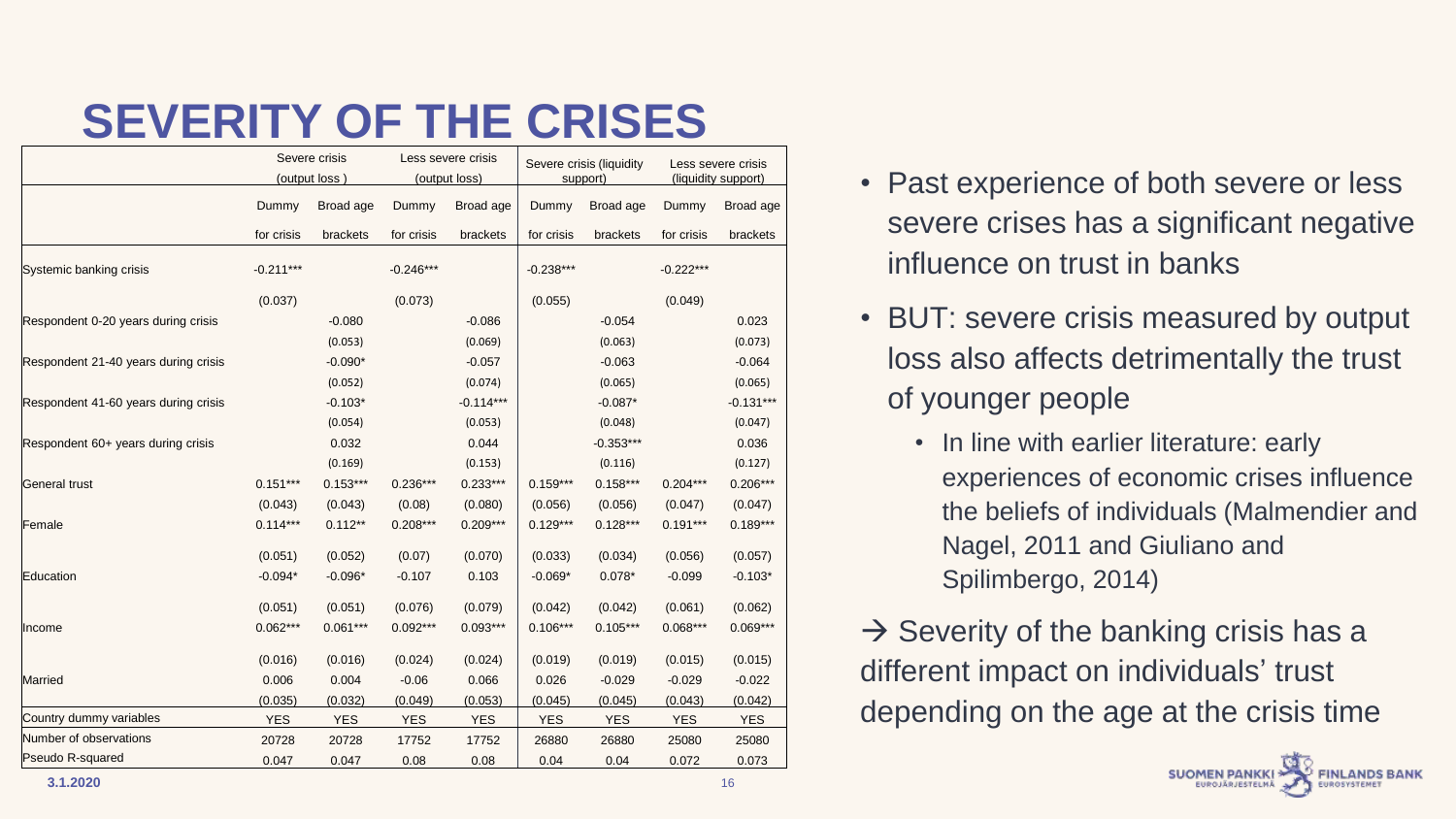# **OTHER TYPES OF FINANCIAL CRISES**

- Other types of financial crises might also affect trust in banks
	- Currency crises can deteriorate trust in banks since they can be associated with losses for a large share of population
	- Banking and currency crisis can occur at the same time (=twin crisis)
	- $\triangleright$  We find that both currency and twin crisis are negatively related to trust in banks, but the impact is smaller than with pure banking crisis
	- Stock market crises do not usually affect such a large share of population, but may generally increase distrust in the financial system
	- $\triangleright$  We find that trust in banks is not affected by stock market crises

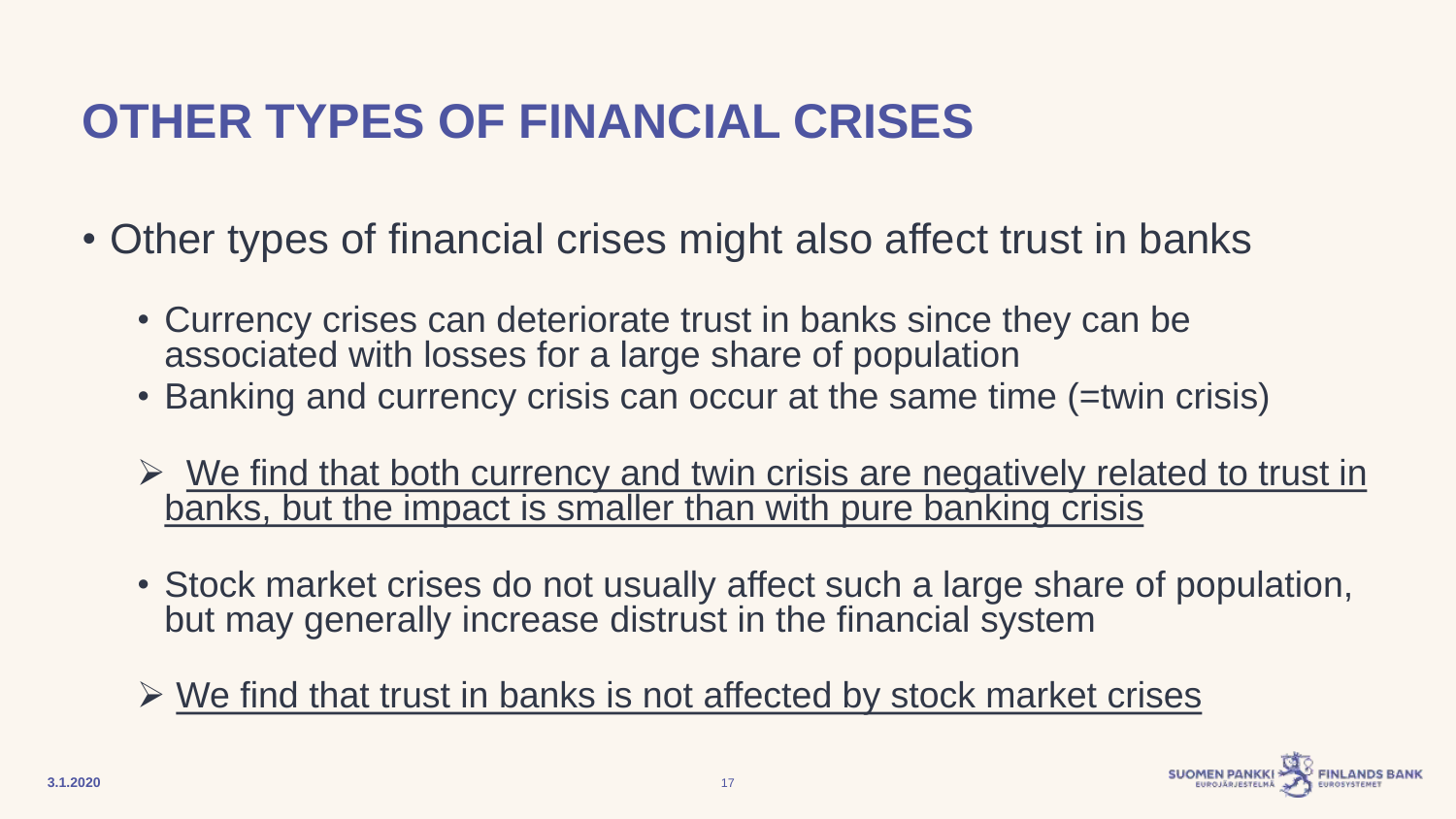# **ADDITIONAL ESTIMATIONS**

- Logit model as an alternative for the ordered logit model
	- dependent variable is *High trust in banks* equal to one if the respondent has a great deal of confidence or quite a lot of confidence in banks, and zero otherwise
- Excluding the most recent crisis
- Controlling for the time elapsed from the crisis
- Dataset of Reinhart and Rogoff (2009) covers smaller number of countries but longer time period

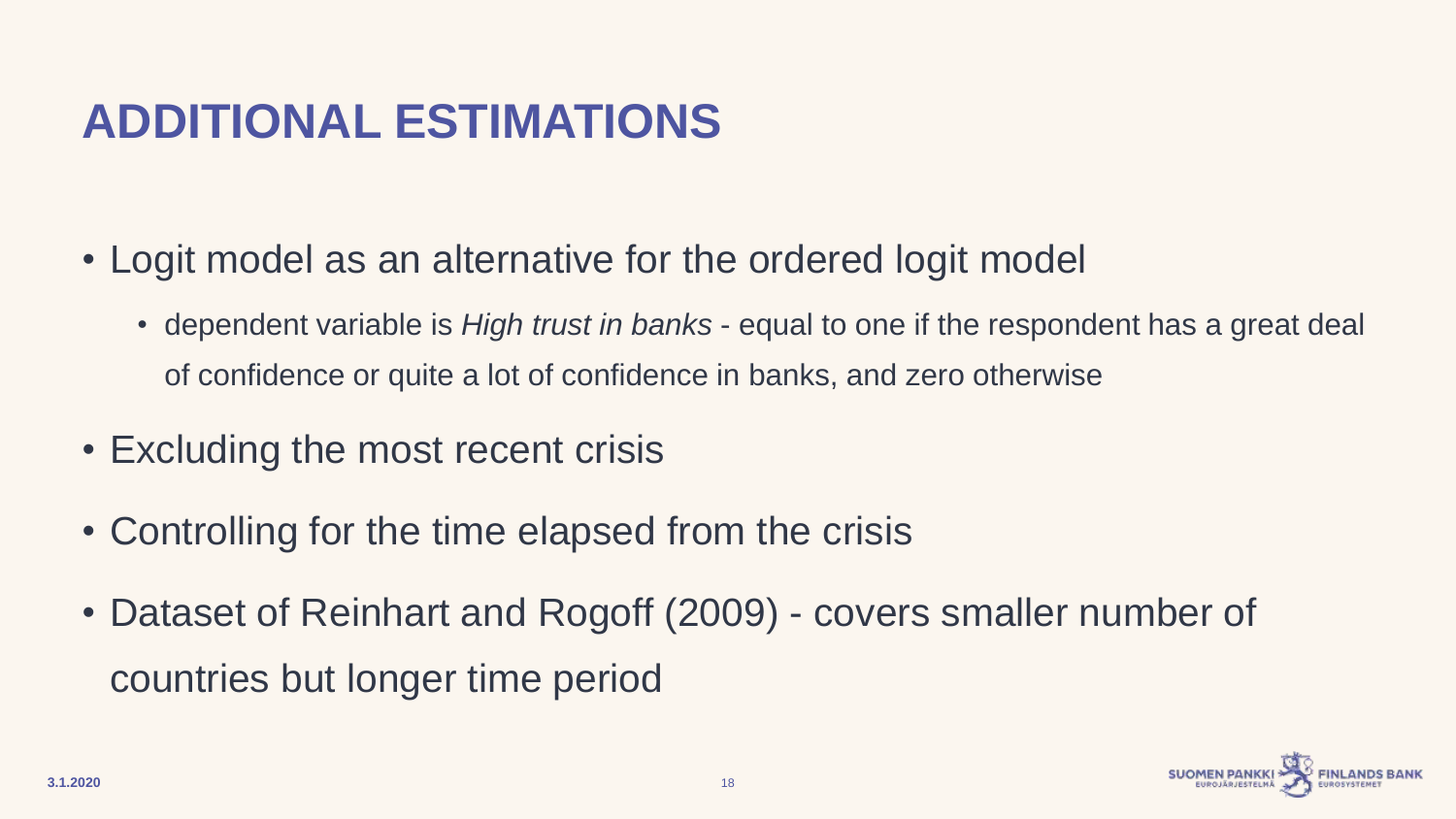#### **CONCLUSION**

- We provide a cross-country assessment of how past experience of banking crises influences trust in banks
- Main finding: individual's experience of a banking crisis deteriorates his or her trust in banks
	- higher exposure to banking crises over the individual's lifetime is negatively related with trust in banks
- Banking crisis experience most diminishes trust in banks if the individual is between 41 and 60 years of age at the time of the banking crisis

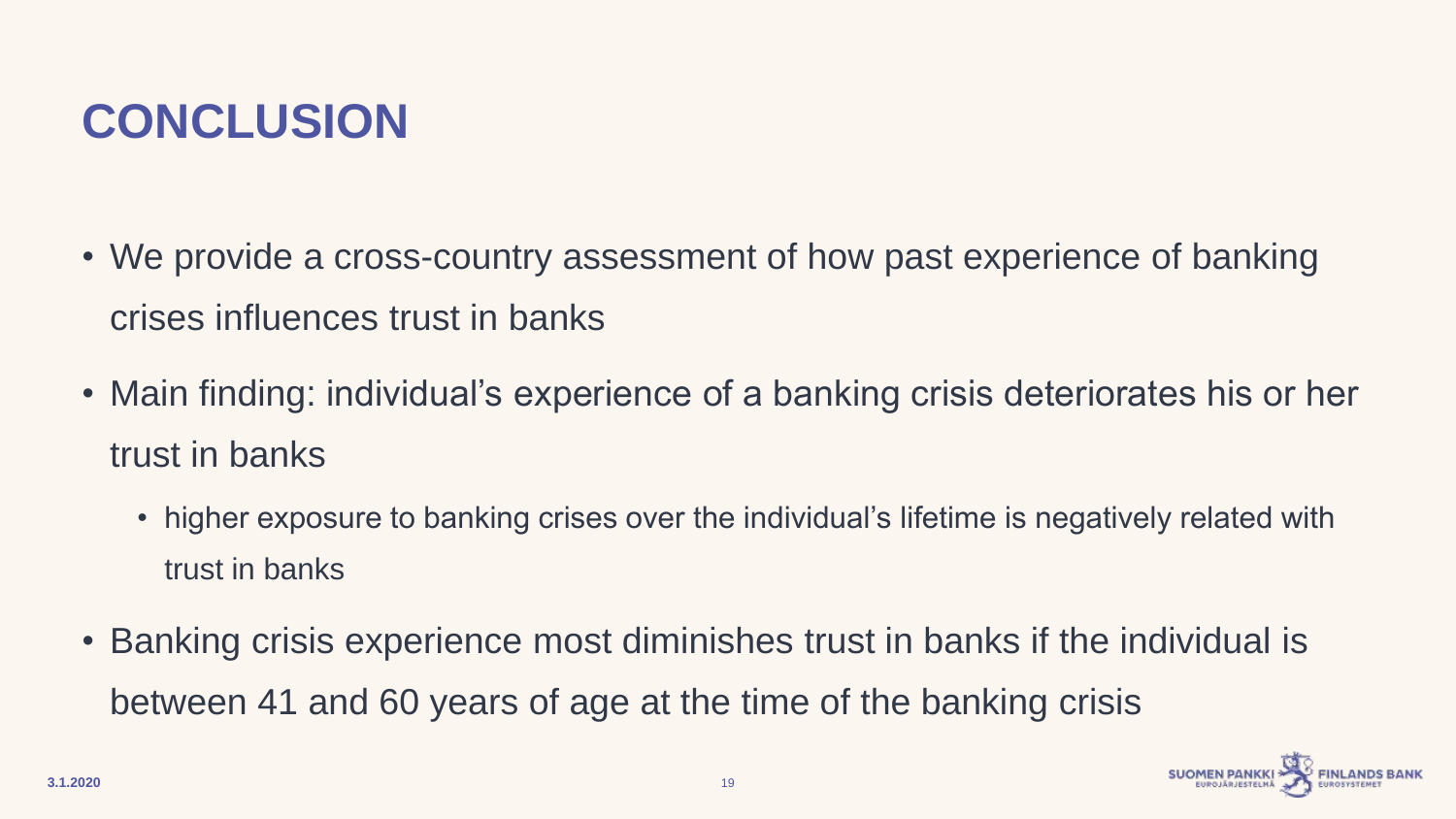# **CONCLUSION**

- If the banking crisis has severe real effects (output loss), the young peoples' trust is also affected
- The detrimental impact on trust in banks seems to specifically concern systemic banking crisis
	- The impact of currency crises and twin crises is weaker than that of pure banking crises
	- Stock market crashes has no effect on trust in banks
- Overall, banking crises generate a long-term reduction of confidence in banks
	- $\rightarrow$  evidence of additional costs of banking crises